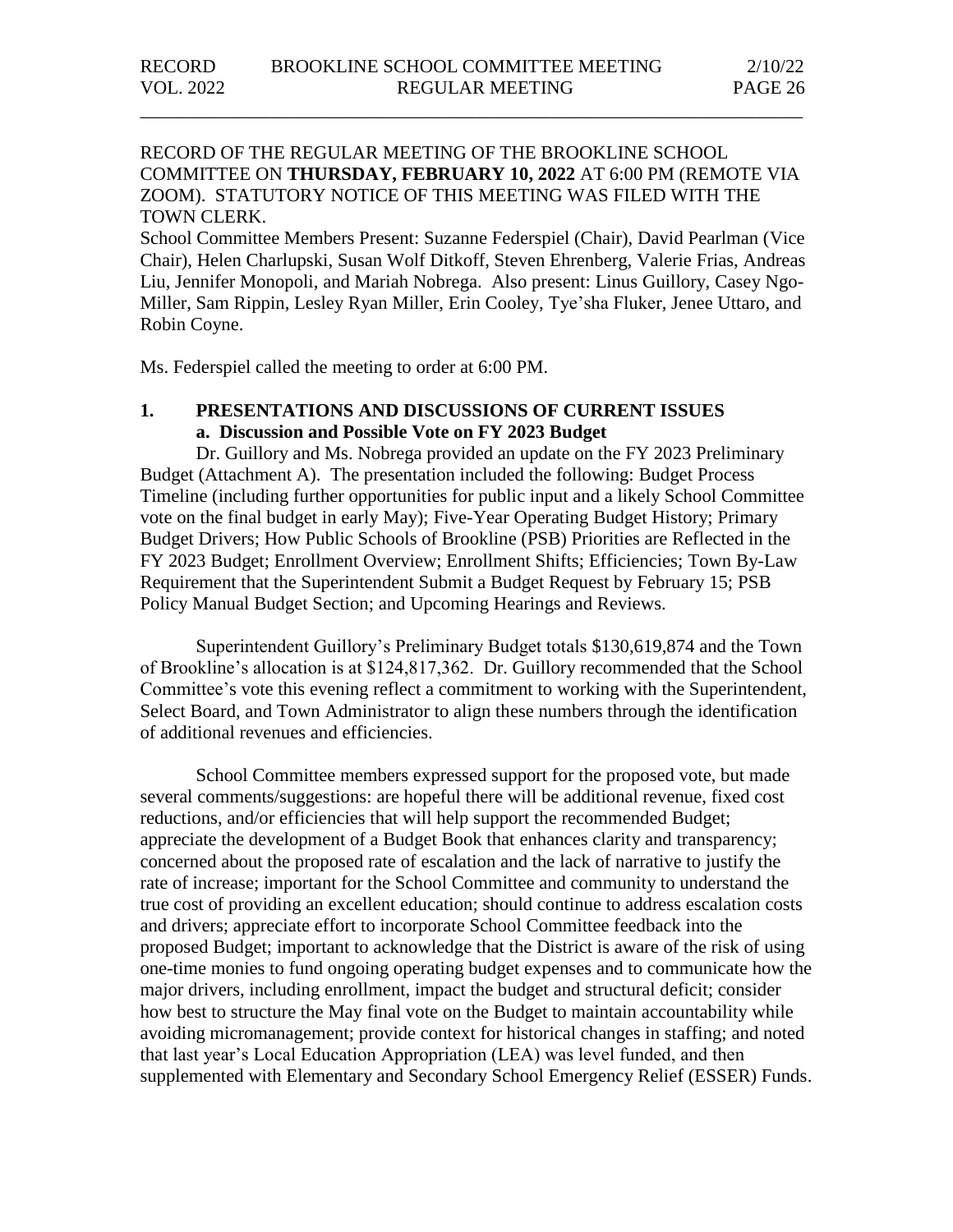Ms. Nobrega, Dr. Liu, and Dr. Ehrenberg agreed to work with staff to develop a statement that provides context for FY 2023 Budget Development, including Expense and Revenue Drivers and Trends (will be incorporated into the March edition of the Budget Book).

\_\_\_\_\_\_\_\_\_\_\_\_\_\_\_\_\_\_\_\_\_\_\_\_\_\_\_\_\_\_\_\_\_\_\_\_\_\_\_\_\_\_\_\_\_\_\_\_\_\_\_\_\_\_\_\_\_\_\_\_\_\_\_\_\_\_\_\_\_\_\_

### **ACTION 22-7**

On a motion of Ms. Nobrega and seconded by Ms. Monopoli, the School Committee VOTED (by roll call), with 8 in favor (Ms. Federspiel, Mr. Pearlman, Ms. Charlupski, Dr. Ehrenberg, Ms. Frias, Dr. Liu, Ms. Monopoli, and Ms. Nobrega), 0 opposed, and 1 abstention (Ms. Ditkoff), to approve the following vote:

*The Superintendent's preliminary budget is \$130,619,874 and the Town allocation is currently \$124,817,362.*

*The School Committee will continue working with the Superintendent, Select Board, and Town Administrator to align these numbers through identification of additional revenues and efficiencies.* 

### **2. ADJOURNMENT**

Ms. Federspiel adjourned the meeting at 7:00 PM.

Respectfully Submitted,

Robin E. Coyne, Executive Assistant Brookline School Committee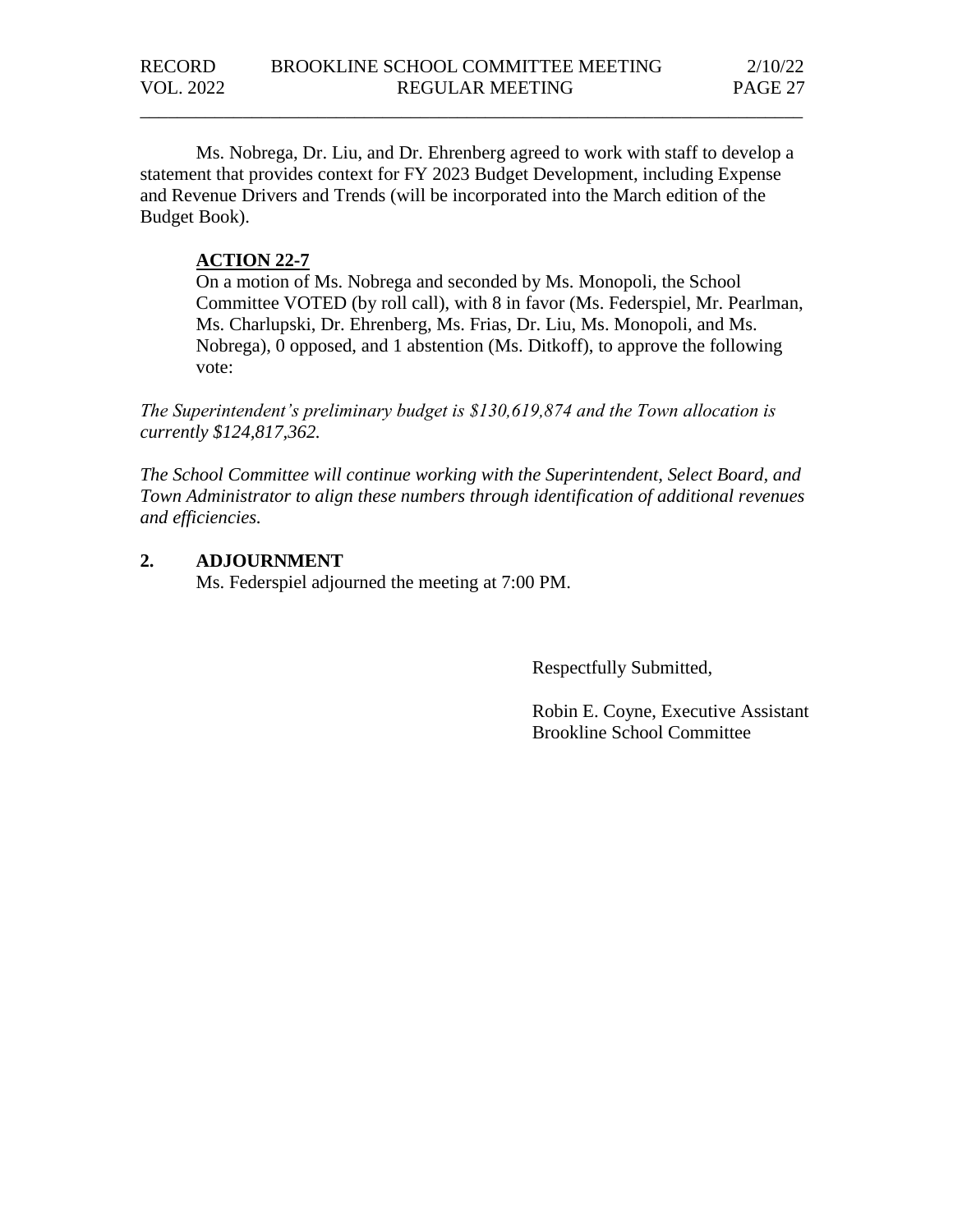# **PUBLIC SCHOOLS of BROOKLINE FY23 Preliminary Budget**  February 10, 2022

### **Budget Process Timeline**

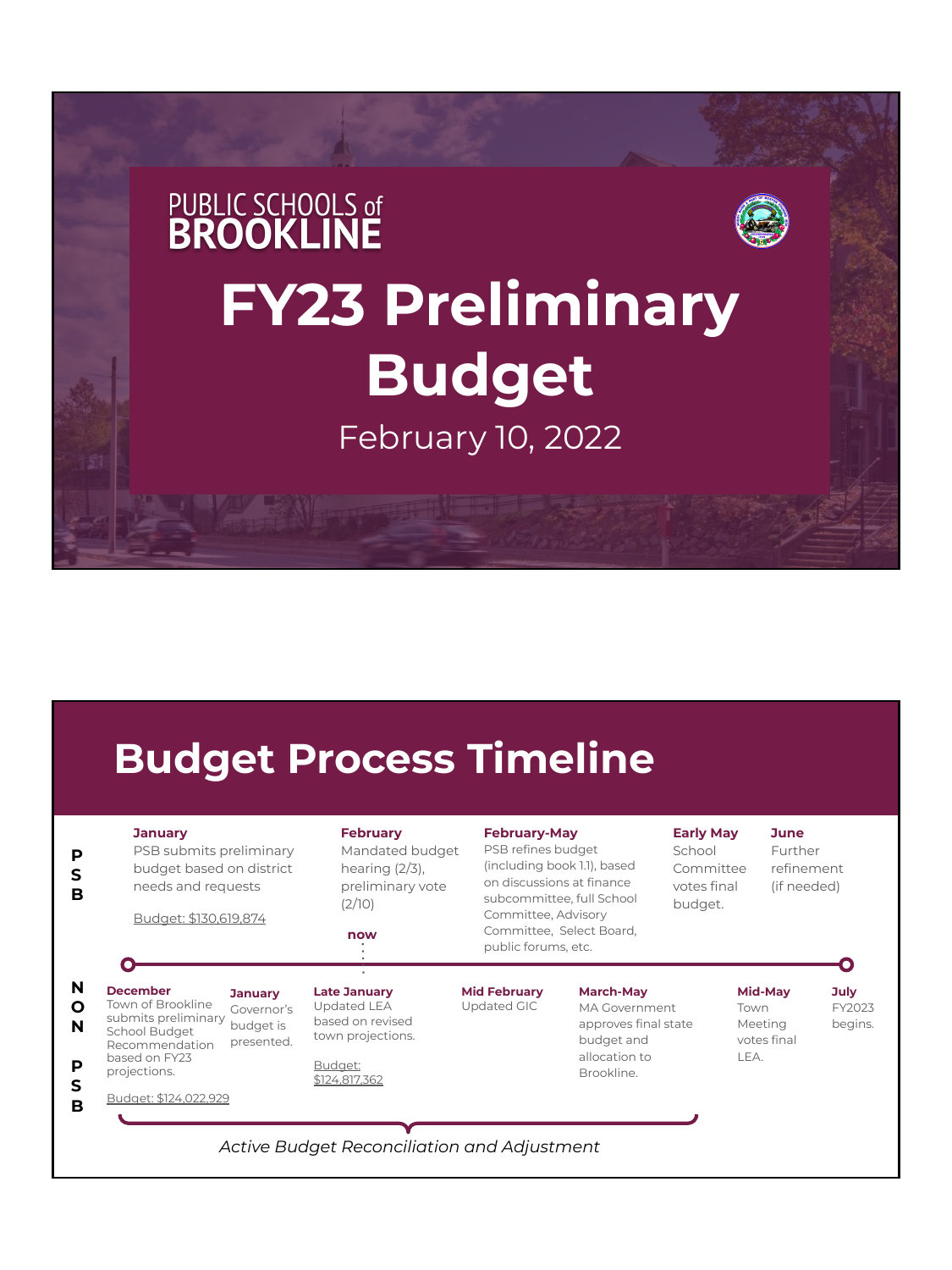

## **Budget Drivers**

| <b>FY 2022 (LEA)</b>                                                      | \$121,066,547 |  |
|---------------------------------------------------------------------------|---------------|--|
| <b>Immediate PSB needs in advance of</b><br>PSB FY24-28 strategic plan    | \$1,000,000   |  |
| <b>Inflation</b>                                                          | \$799,179     |  |
| FY 2022 Structural Deficit to be funded<br>in FY 2023                     | \$3,000,000   |  |
| <b>Collective Bargaining / Turnover</b>                                   | (\$500,000)   |  |
| <b>Collective Bargaining (Current)</b><br><b>Includes Steps and Lanes</b> | \$5,254,148   |  |
| FY 2023 Request                                                           | \$130,619,874 |  |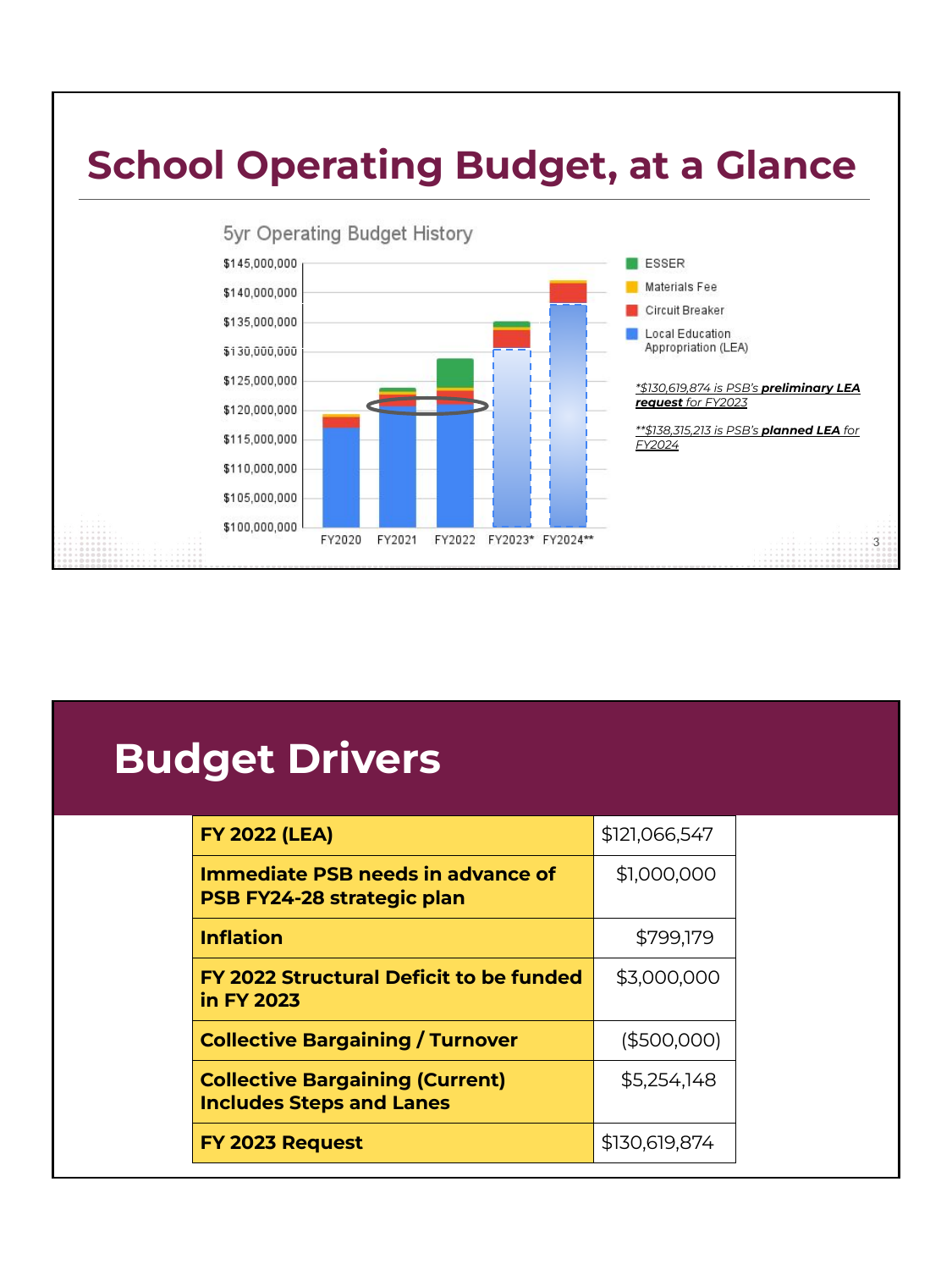### **How are PSB Priorities Reflected in the FY23 Budget?**

#### **Goals and Guidelines**

- Ensure equitable access to curriculum and services for all students
- Build a budget reserve to meet the needs of the District
- Support the priorities of Teaching and Learning



- Continue to make resources available to support the ongoing pandemic social emotional and academic needs of our students
- Improve the life cycle of a PSB employee

#### **Actual Budget Request**

- Additional personnel to support both students (e.g. K-8 Paraprofessionals, ELE Assistant Program Coordinator) and current staff (HR Analyst, Equity Manager)
- Increased funding to train staff on anti-racist and anti-biased content and instruction and for existing equity programs and supports (e.g. Steps to Success, Child Study Teams)

5

 $\overline{6}$ 

Assumption that enrollment will continue trending upward

### **Enrollment Overview**

- K-12 enrollment decreased by 857 students from October 2019 to October 2021. ○ Enrollment decreases were distributed across schools and grade levels with an average decrease of 66 students per grade.
- Enrollment remains dynamic, with an upward trend:
	- October 2021 enrollment higher than October 2020
	- Total enrollment for SY2021-22 has increased by over 100 students since the start of the school year
	- **7,021** students enrolled as of February 10, 2022
		- January 2022: 7,000
		- October 1, 2021: 6,928
		- January 2021: 6,838
		- January 2020: 7,791
- As of February 1, over 215 students have completed registration in anticipation of starting Kindergarten in SY2022-23.
- Mobility and churn remain important data points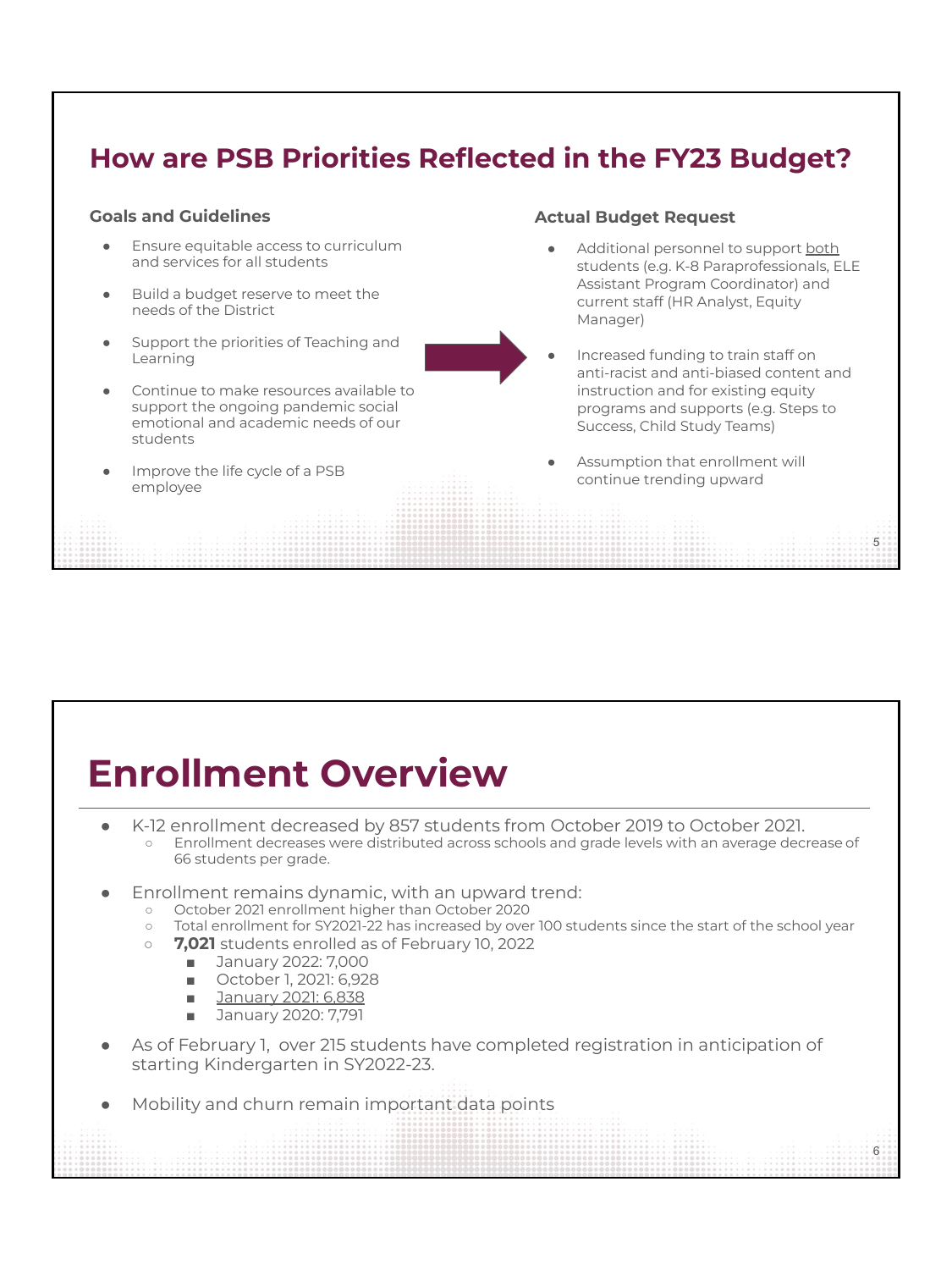## **Enrollment Shifts, K-12 Students**

|                  | 2019-20 | 2020-21 | Net Change | 2021-22 | Net Change |
|------------------|---------|---------|------------|---------|------------|
| Baker            | 750     | 650     | $-100$     | 617     | $-33$      |
| Driscoll         | 600     | 492     | $-108$     | 454     | $-38$      |
| <b>FRR</b>       | 888     | 787     | $-101$     | 799     | $+12$      |
| Heath            | 552     | 467     | $-85$      | 457     | $-10$      |
| Lawrence         | 679     | 590     | $-89$      | 592     | $+2$       |
| Lincoln          | 576     | 513     | $-63$      | 471     | $-42$      |
| Pierce           | 842     | 709     | $-133$     | 721     | $+12$      |
| Runkle           | 598     | 495     | $-87$      | 475     | $-20$      |
| <b>Total K-8</b> | 5516    | 4703    | $-739$     | 4586    | $-117$     |
| <b>BHS</b>       | 2083    | 2035    | $-48$      | 2087    | $+52$      |
| <b>Total PSB</b> | 7599    | 6738    | $-787$     | 6673    | $-65$      |

## **Identifying & Realizing Efficiencies**

- Building Leader Master Scheduling Building
- Refining FTE assignments
- Launching Position Control
- Retirement/Resignations
- Department Review scheduling
- Refining budget requests
- Section adjustments
	- Reviewing current vacancies
	- Reconciling projected costs vs. actuals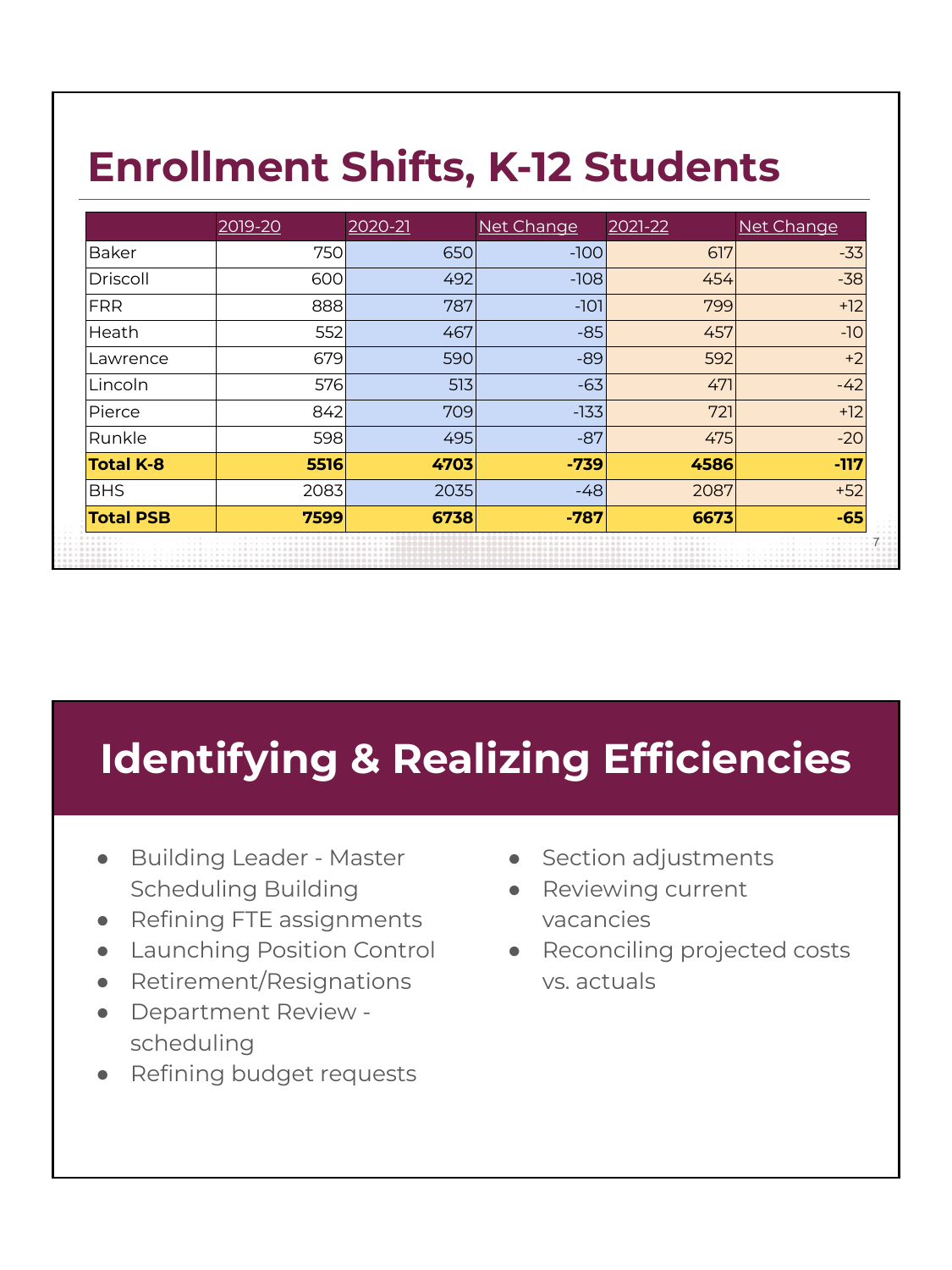### **Town By-Law re: February 15th**

### **Section 2.2.5**

The Superintendent of Schools (in the case of school appropriations) and the Town Administrator (in the case of all other appropriations) shall submit their requests for appropriations to the Committee by February 15th or the next town business day if said date falls on a weekend or holiday; or seven days after the Governor submits the annual budget to the General Court, whichever is later.

## **PSB Budget Policy (Section D)**

#### Dissemination of Budget Recommendations:

In order to comply with Town By-Laws (Article 1, S. 3) , the Superintendent of Schools shall prepare an appropriation request no later than February 15, by which date it shall be distributed to School Committee members and to the Advisory Committee.

#### Budget Hearing and Review:

The School Committee shall review the Superintendent's budget, and shall hold a public hearing for the benefit of the general public. This hearing shall be publicized in the usual manner, no less than 7 days in advance of the meeting, in accordance with MGL Ch. 71, S. 38N.

#### Budget Adoption Procedures:

At a public meeting and after all reviews and hearings have been conducted, the School Committee shall adopt a budget for the ensuing fiscal year and submit a conforming appropriation request to the Advisory Committee and Board of Selectmen for approval by Town Meeting.